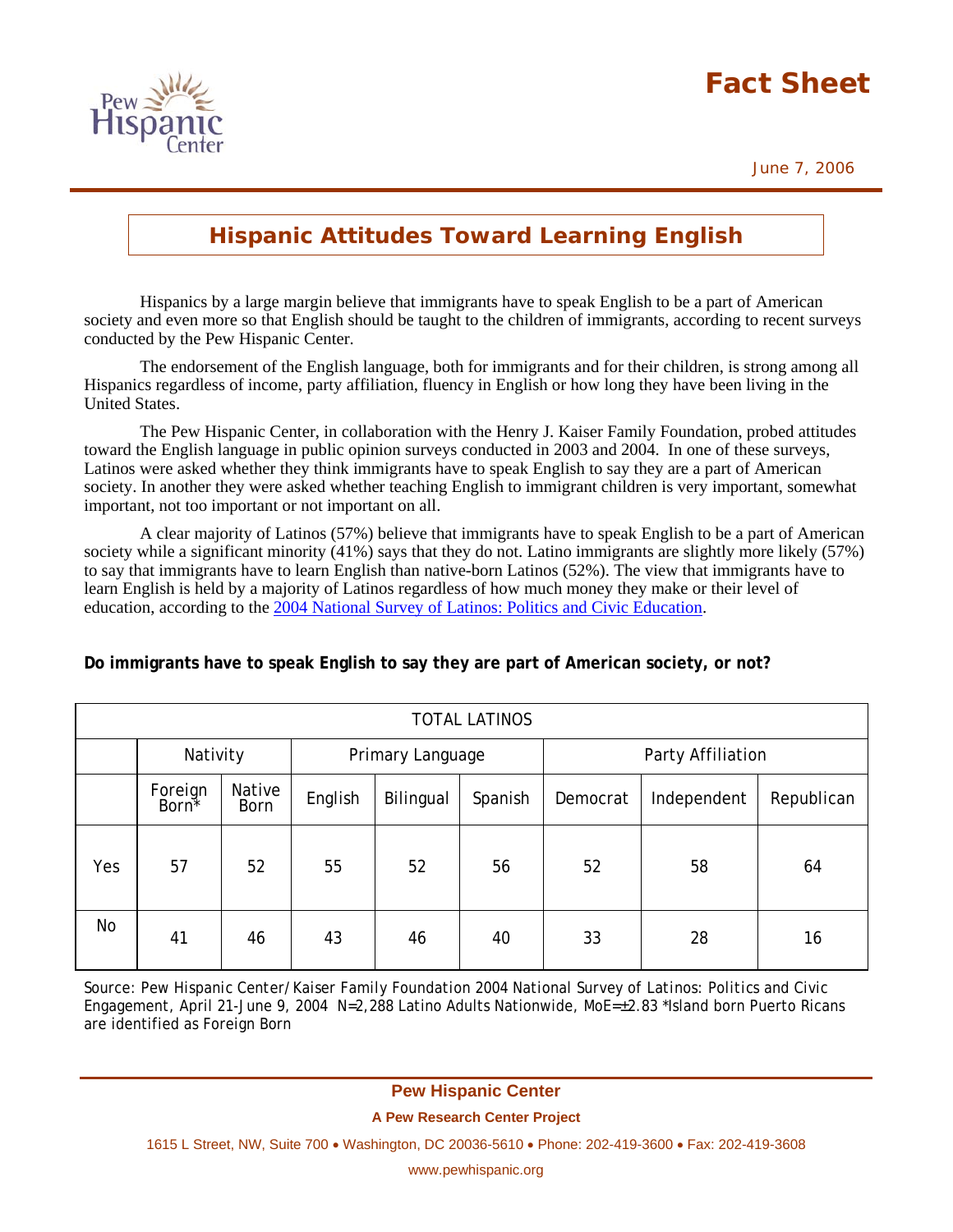There are some differences depending on party affiliation, religion and age, though majorities on this question prevail in all instances. Almost two-thirds (64%) of Latino Republicans believe immigrants have to speak English to say they are part of American society. By comparison, 58% of Latino Independents and 52% of Latino Democrats say immigrants must speak English to say they are part of American society.

Two-thirds of Protestants (67%) and those who say they are born again take this view, compared with a little more than half (54%) of Catholics. Older Latinos are more likely to say immigrants must speak English to be a part of American society than younger Latinos. For example, among Hispanics 65 and older 69% held this view compared with 48 % of Hispanics ages 18 to 29.

By overwhelming margins, Latinos say it is very important that English be taught to children of immigrant families, according to the Pew Hispanic Center/Kaiser Family Foundation National Survey of Latinos: Education. Hispanics hold stronger views than either non-Hispanic whites or blacks (92%, 87% and 83% respectively).

**How important is the goal of teaching English to the children of immigrant families? Is it…?** 

| <b>TOTAL SAMPLE</b> |                |         |        |               |                   |             |            |  |  |
|---------------------|----------------|---------|--------|---------------|-------------------|-------------|------------|--|--|
|                     | Race/Ethnicity |         |        |               | Party Affiliation |             |            |  |  |
|                     | Total          | Latinos | Whites | <b>Blacks</b> | Democrat          | Independent | Republican |  |  |
| Very Important      | 87             | 92      | 87     | 83            | 86                | 90          | 89         |  |  |

| <b>LATINOS</b>    |                  |                       |         |           |                   |          |             |            |  |  |
|-------------------|------------------|-----------------------|---------|-----------|-------------------|----------|-------------|------------|--|--|
|                   | Nativity         | Primary Language      |         |           | Party Affiliation |          |             |            |  |  |
|                   | Foreign<br>Born* | Native<br><b>Born</b> | English | Bilingual | Spanish           | Democrat | Independent | Republican |  |  |
| Very<br>Important | 96               | 88                    | 88      | 92        | 96                | 92       | 92          | 91         |  |  |

Source: *Pew Hispanic Center/Kaiser Family Foundation National Survey of Latinos: Education*, August 7- October 15, 2003 N=3,421 Adults Nationwide, 1,508 Latinos MoE=±2.43 total sample, MoE=±3.03 Latinos \*Island born Puerto Ricans are identified as Foreign Born